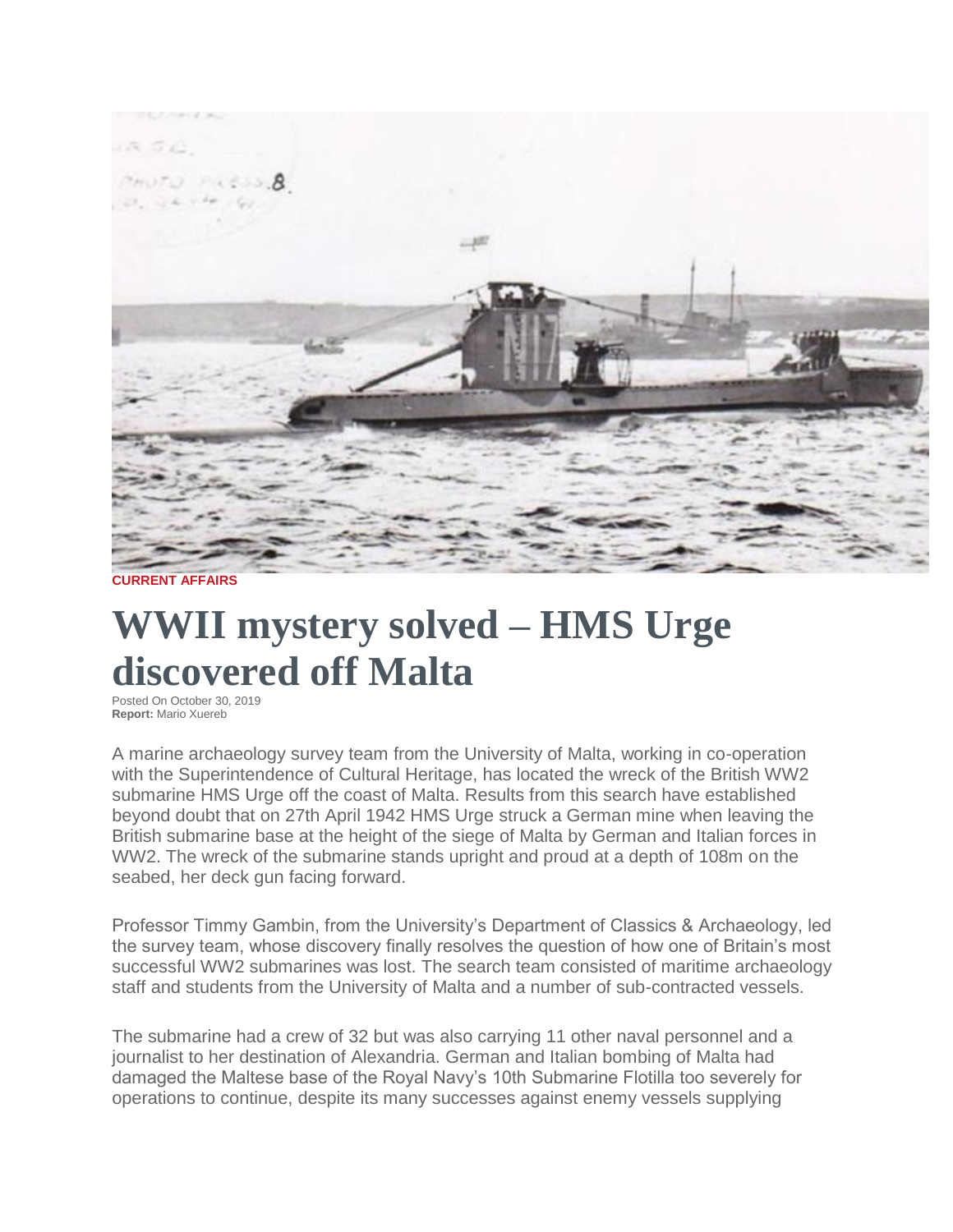Rommel's Afrika Corps. This departure should have allowed her crew some respite after the most intense warfare experienced by British submarines in WW2, but fate dictated that her path met a mine laid by German E boats on her course in the channel out of Malta. She sank quickly with no survivors.

In the spring of 1942 the Maltese Islands were so heavily bombed that the 10th Submarine Flotilla known as the Fighting 10th were ordered to leave Malta and set up base in Alexandria. They left periodically leaving a number of hours in between departures – HMS Urge departed sometime in April but never arrived in Alexandria.



Speaking to TVM, Prof. Gambin said that "the damage to the bow shows a very violent explosion where the entire bow section is detached from the rest of the submarine, indicating that the ship would have sunk very fast giving no chance to anybody to survive from this tragedy."

The distinctive features of HMS Urge have been identified by comparing strikingly clear images of the wreck with wartime photographs.

Spellbinding images of the submarine show her standing defiant after more than 77 years underwater, accommodating a multitude of marine life whilst maintaining the vigilant stance for which she was so widely acclaimed. The bows of the submarine lie buried in the seabed following the impact of her descent from the surface.

"Besides the damage on the bow, the wreck is in absolutely fantastic condition, it is sitting upright on the sea-bed, very proud, in the direction that it was ordered to take on its way to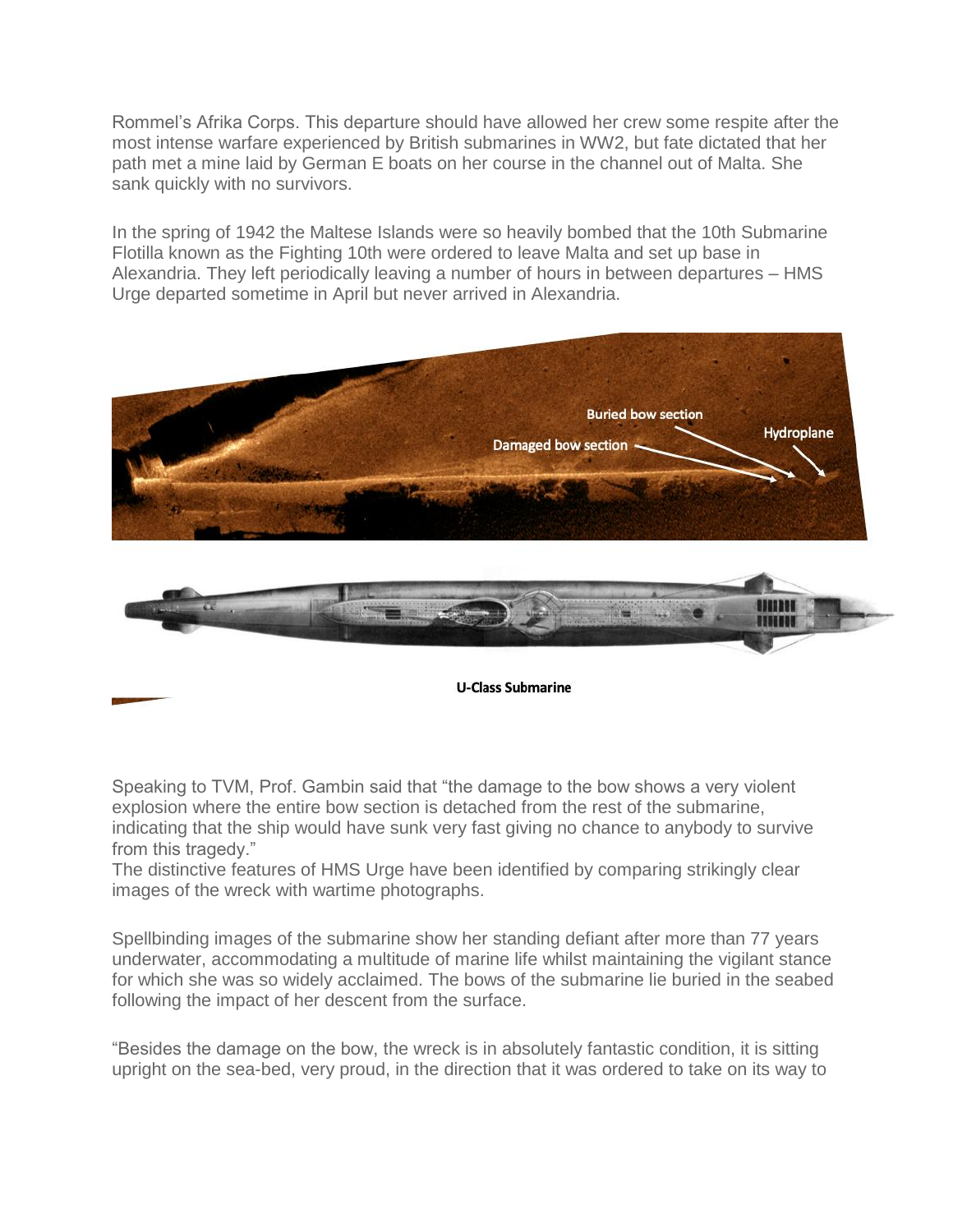Alexandria. It is actually quite a poignant vision to see this submarine still upright and proud", said Prof. Gambin.

HMS Urge's captain was Lieutenant-Commander EP Tomkinson, DSO, RN, and in WW2 the submarine earned renown for successfully attacking an enemy battleship, cruiser, and merchant ships. HMS Urge also landed British commandos in special operations, as well as participating in secret missions involving British Secret Intelligence Service agents on enemy coasts. Her disappearance in 1942 had long been a mystery.

The search team was working for a research project led by Professor Gambin, Francis Dickinson and Platon Alexiades. Francis Dickinson is a grandson of Lieutenant-Commander Tomkinson, who provided information on HMS Urge and lead financial sponsorship of the project, and Platon Alexiades, an experienced naval researcher from Montreal, Canada with critical insight into relevant military records of WW2, who also sponsored the project. The sponsorship agreement was facilitated through the University of Malta's Research and Innovation Trust (RIDT).

Having reviewed materials relating to the discovery, the UK Ministry of Defence has approved the research project's conclusion that the wreck discovered is that of HMS Urge.



Professor Timmy Gambin told TVM that "some time ago there was a claim that HMS Urge was discovered off Libya. This claim was based on a single sonar image but never verified through footage and photography. With the data that we gathered, we were able to put together a very comprehensive package comparing what we observed in our sonar data, in our video footage, from our photographs and compared these to actual historic photographs of the Urge and we were in little doubt with regard to the actual ID of the submarine but to be absolutely certain we sent this package to the Ministry of Defence who confirmed that they are very satisfied with the research that we have done, and with our claim."

The wreck site is a war grave and will be protected under Maltese and international legislation. "In collaboration with Heritage Malta and the Superintendence [of Cultural Heritage] we will now start the motion to protect this site. We will declare the area an area of archaeological importance, meaning that certain activities such as bottom fishing and